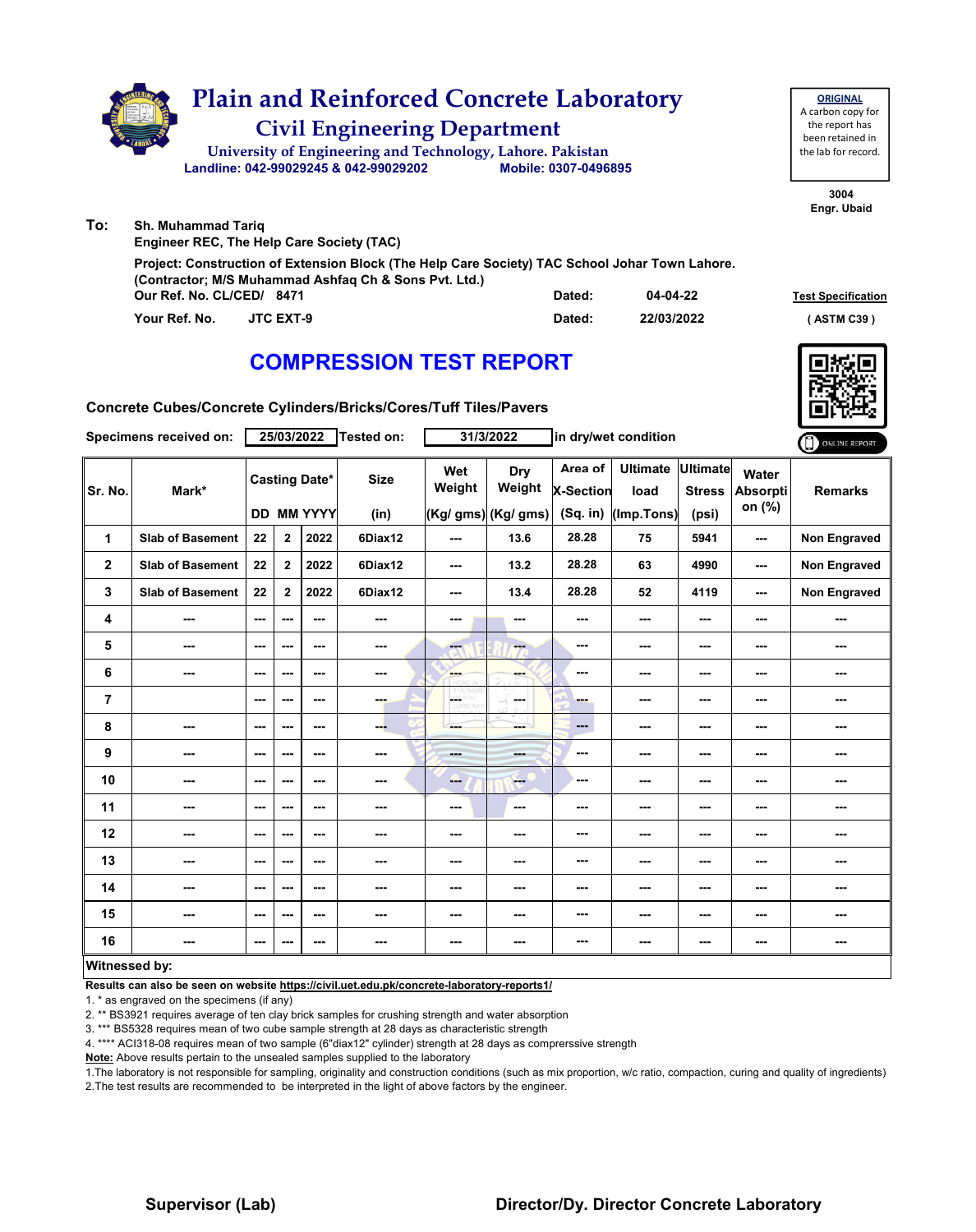

**ORIGINAL**

**To: Muhammad Shahbaz**

**For and behalf of Imperium Hospitality (Pvt) Ltd.**

| <b>Project: Nil</b>       |                     |        |            |                           |
|---------------------------|---------------------|--------|------------|---------------------------|
| Our Ref. No. CL/CED/ 8472 |                     | Dated: | 04-04-22   | <b>Test Specification</b> |
| Your Ref. No.             | <b>IHPL/Con/715</b> | Dated: | 15/03/2022 | (ASTM C39)                |

## **COMPRESSION TEST REPORT**

**Concrete Cubes/Concrete Cylinders/Bricks/Cores/Tuff Tiles/Pavers**

|                | Specimens received on:                |                          | 28/03/2022              |                                           | Tested on:          |               | $01 - 04 - 22$                              |                                         | in dry/wet condition                  |                                           |                                    | ONLINE REPORT       |
|----------------|---------------------------------------|--------------------------|-------------------------|-------------------------------------------|---------------------|---------------|---------------------------------------------|-----------------------------------------|---------------------------------------|-------------------------------------------|------------------------------------|---------------------|
| Sr. No.        | Mark*                                 |                          |                         | <b>Casting Date*</b><br><b>DD MM YYYY</b> | <b>Size</b><br>(in) | Wet<br>Weight | <b>Dry</b><br>Weight<br>(Kg/ gms) (Kg/ gms) | Area of<br><b>X-Section</b><br>(Sq. in) | <b>Ultimate</b><br>load<br>(Imp.Tons) | <b>Ultimate</b><br><b>Stress</b><br>(psi) | Water<br><b>Absorpti</b><br>on (%) | <b>Remarks</b>      |
| 1              | 4000 Psi                              | 21                       | $\mathbf{2}$            | 2022                                      | 6Diax12             | ---           | 13.4                                        | 28.28                                   | 71                                    | 5624                                      | ---                                | <b>Non Engraved</b> |
| $\mathbf 2$    | 4000 Psi                              | 21                       | $\overline{\mathbf{2}}$ | 2022                                      | 6Diax12             | ---           | 14                                          | 28.28                                   | 74                                    | 5861                                      | ---                                | <b>Non Engraved</b> |
| 3              | 4000 Psi                              | 21                       | $\mathbf{2}$            | 2022                                      | 6Diax12             | ---           | 14                                          | 28.28                                   | 74                                    | 5861                                      | ---                                | <b>Non Engraved</b> |
| 4              | ---                                   | $\overline{\phantom{a}}$ | ---                     | $\sim$ $\sim$                             | ---                 | ---           | ---                                         | ---                                     | ---                                   | ---                                       |                                    | ---                 |
| 5              | $\sim$                                | $--$                     | ---                     | $\sim$ $\sim$                             | ---                 | FT.           | ---                                         | $\sim$                                  | ---                                   | ---                                       | ---                                | ---                 |
| 6              | ---                                   | $\overline{\phantom{a}}$ | ---                     | $- - -$                                   | $\sim$              | ---           | ---                                         | ---                                     | ---                                   | ---                                       | ---                                | ---                 |
| $\overline{7}$ |                                       | $\overline{\phantom{a}}$ | ---                     | $\sim$ $\sim$                             | $-1$                | ÷<br>D.Wro    | and a<br>-S                                 | ---                                     | ---                                   | ---                                       | ---                                | ---                 |
| 8              | ---                                   | ---                      | ---                     | ---                                       | ---                 | ---           | mente di                                    | $\qquad \qquad \cdots$                  | ---                                   | ---                                       |                                    | ---                 |
| 9              | ---                                   | $\sim$                   | ---                     | $\overline{\phantom{a}}$                  | ---                 | ---           | ---                                         | $-$                                     | ---                                   | ---                                       | ---                                | ---                 |
| 10             | $- - -$                               | $\sim$ $\sim$            | ---                     | $\sim$ $\sim$                             | ---                 | --            | <b>Free</b>                                 | ---                                     | ---                                   | ---                                       | ---                                | ---                 |
| 11             | $\overline{\phantom{a}}$              | $--$                     | ---                     | ---                                       | ---                 | ---           | $\overline{\phantom{a}}$                    | ---                                     | ---                                   | ---                                       |                                    | ---                 |
| 12             | ---                                   | ---                      | ---                     | $\overline{\phantom{a}}$                  | ---                 | ---           | ---                                         | ---                                     | ---                                   | ---                                       | ---                                | ---                 |
| 13             | ---                                   | ---                      | ---                     | ---                                       | ---                 | ---           | ---                                         | ---                                     | ---                                   | ---                                       | ---                                | ---                 |
| 14             | ---                                   | $\sim$ $\sim$            | ---                     | $\sim$ $\sim$                             | $\sim$ $\sim$       | ---           | ---                                         | ---                                     | ---                                   | ---                                       | ---                                | ---                 |
| 15             | ---                                   | $--$                     | ---                     | $\overline{\phantom{a}}$                  | $\sim$              | ---           | ---                                         | ---                                     | ---                                   | ---                                       |                                    | ---                 |
| 16             | $- - -$                               | $--$                     | ---                     | $- - -$                                   | $\sim$              | ---           | ---                                         | ---                                     | ---                                   | ---                                       | ---                                | ---                 |
|                | Witnessed by: Engr. Rafi Ullah (IHPL) |                          |                         |                                           |                     |               |                                             |                                         |                                       |                                           |                                    |                     |

**Results can also be seen on website https://civil.uet.edu.pk/concrete-laboratory-reports1/**

1. \* as engraved on the specimens (if any)

2. \*\* BS3921 requires average of ten clay brick samples for crushing strength and water absorption

3. \*\*\* BS5328 requires mean of two cube sample strength at 28 days as characteristic strength

4. \*\*\*\* ACI318-08 requires mean of two sample (6"diax12" cylinder) strength at 28 days as comprerssive strength

**Note:** Above results pertain to the unsealed samples supplied to the laboratory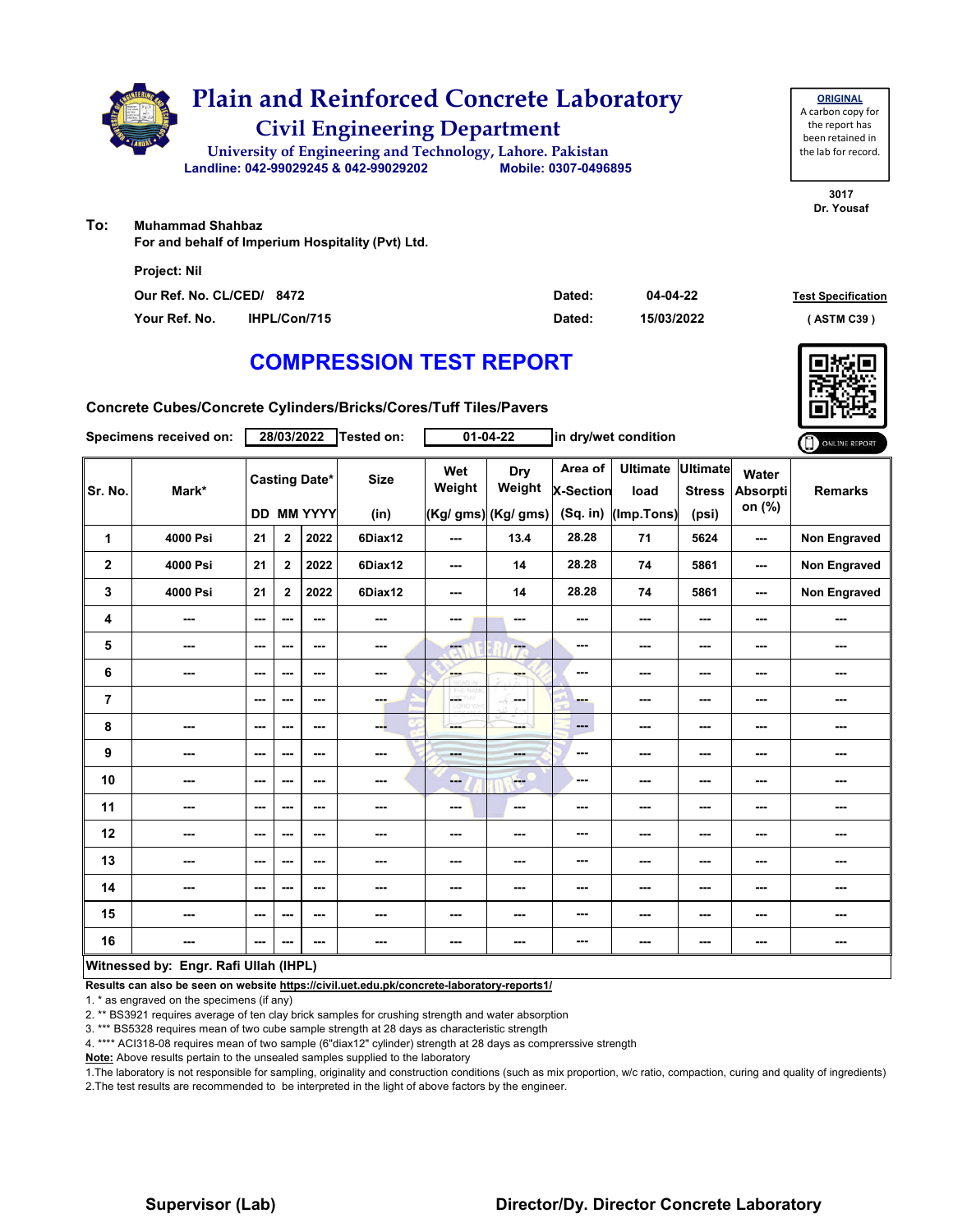

**ORIGINAL**

**To: Muhammad Shahbaz**

**For and behalf of Imperium Hospitality (Pvt) Ltd**

| <b>Project: Nil</b>       |              |        |            |                           |
|---------------------------|--------------|--------|------------|---------------------------|
| Our Ref. No. CL/CED/ 8473 |              | Dated: | 04-04-22   | <b>Test Specification</b> |
| Your Ref. No.             | IHPL/Con/716 | Dated: | 15/03/2022 | (ASTM C39)                |

## **COMPRESSION TEST REPORT**

**Concrete Cubes/Concrete Cylinders/Bricks/Cores/Tuff Tiles/Pavers**

|                                       | Specimens received on: |                          | 28/03/2022   |                                    | Tested on:          |               | 01-04-22                             |                                         | in dry/wet condition                  |                                           |                             | ONLINE REPORT       |
|---------------------------------------|------------------------|--------------------------|--------------|------------------------------------|---------------------|---------------|--------------------------------------|-----------------------------------------|---------------------------------------|-------------------------------------------|-----------------------------|---------------------|
| Sr. No.                               | Mark*                  |                          |              | <b>Casting Date*</b><br>DD MM YYYY | <b>Size</b><br>(in) | Wet<br>Weight | Dry<br>Weight<br>(Kg/ gms) (Kg/ gms) | Area of<br><b>X-Section</b><br>(Sq. in) | <b>Ultimate</b><br>load<br>(Imp.Tons) | <b>Ultimate</b><br><b>Stress</b><br>(psi) | Water<br>Absorpti<br>on (%) | <b>Remarks</b>      |
| 1                                     | 6000 Psi               | 21                       | $\mathbf{2}$ | 2022                               | 6Diax12             | ---           | 13.4                                 | 28.28                                   | 94                                    | 7446                                      | ---                         | <b>Non Engraved</b> |
| $\overline{2}$                        | 6000 Psi               | 21                       | $\mathbf{2}$ | 2022                               | 6Diax12             | ---           | 14                                   | 28.28                                   | 102                                   | 8079                                      | ---                         | Non Engraved        |
| 3                                     | 6000 Psi               | 21                       | $\mathbf{2}$ | 2022                               | 6Diax12             | ---           | 13.8                                 | 28.28                                   | 90                                    | 7129                                      | ---                         | Non Engraved        |
| 4                                     | ---                    | ---                      | $-$ --       | $-$                                | ---                 | ---           | ---                                  | ---                                     | ---                                   | $--$                                      | ---                         | ---                 |
| 5                                     | ---                    | ---                      | ---          | ---                                | ---                 | $-1$          | ---                                  | ---                                     | ---                                   | ---                                       | ---                         | ---                 |
| 6                                     | ---                    | ---                      | ---          | ---                                | ---                 | ---           | ---                                  | ---                                     | ---                                   | $--$                                      | ---                         | ---                 |
| $\overline{7}$                        |                        | $\overline{\phantom{a}}$ | ---          | $\overline{\phantom{a}}$           | ---                 | L.            | in ma                                | ---                                     | ---                                   | ---                                       | ---                         | ---                 |
| 8                                     | ---                    | ---                      | ---          | ---                                | ---                 | ---           | ≕                                    | ---                                     | ---                                   | $--$                                      | ---                         | ---                 |
| $\boldsymbol{9}$                      | ---                    | $-$                      | ---          | ---                                | ---                 | ---           | ---                                  | ---                                     | ---                                   | $--$                                      | ---                         | ---                 |
| 10                                    | ---                    | $\sim$ $\sim$            | ---          | ---                                | ---                 | ---           | $-$                                  | ---                                     | ---                                   | $--$                                      | ---                         | ---                 |
| 11                                    | ---                    | ---                      | ---          | ---                                | ---                 | ---           | $\sim$                               | ---                                     | ---                                   | ---                                       | ---                         | ---                 |
| 12                                    | ---                    | ---                      | ---          | ---                                | ---                 | ---           | ---                                  | ---                                     | ---                                   | ---                                       | ---                         |                     |
| 13                                    | ---                    | ---                      | ---          | ---                                | ---                 | ---           | ---                                  | ---                                     | ---                                   | $--$                                      | ---                         | ---                 |
| 14                                    | ---                    | $-$                      | ---          | $-$                                | ---                 | ---           | ---                                  | ---                                     | ---                                   | ---                                       | ---                         | ---                 |
| 15                                    | ---                    | ---                      | ---          | ---                                | ---                 | ---           | ---                                  | ---                                     | ---                                   | ---                                       | ---                         | ---                 |
| 16                                    | ---                    | ---                      | ---          | ---                                | ---                 | ---           | ---                                  | ---                                     | ---                                   | $\cdots$                                  | ---                         | ---                 |
| Witnessed by: Engr. Rafi Ullah (IHPL) |                        |                          |              |                                    |                     |               |                                      |                                         |                                       |                                           |                             |                     |

**Results can also be seen on website https://civil.uet.edu.pk/concrete-laboratory-reports1/**

1. \* as engraved on the specimens (if any)

2. \*\* BS3921 requires average of ten clay brick samples for crushing strength and water absorption

3. \*\*\* BS5328 requires mean of two cube sample strength at 28 days as characteristic strength

4. \*\*\*\* ACI318-08 requires mean of two sample (6"diax12" cylinder) strength at 28 days as comprerssive strength

**Note:** Above results pertain to the unsealed samples supplied to the laboratory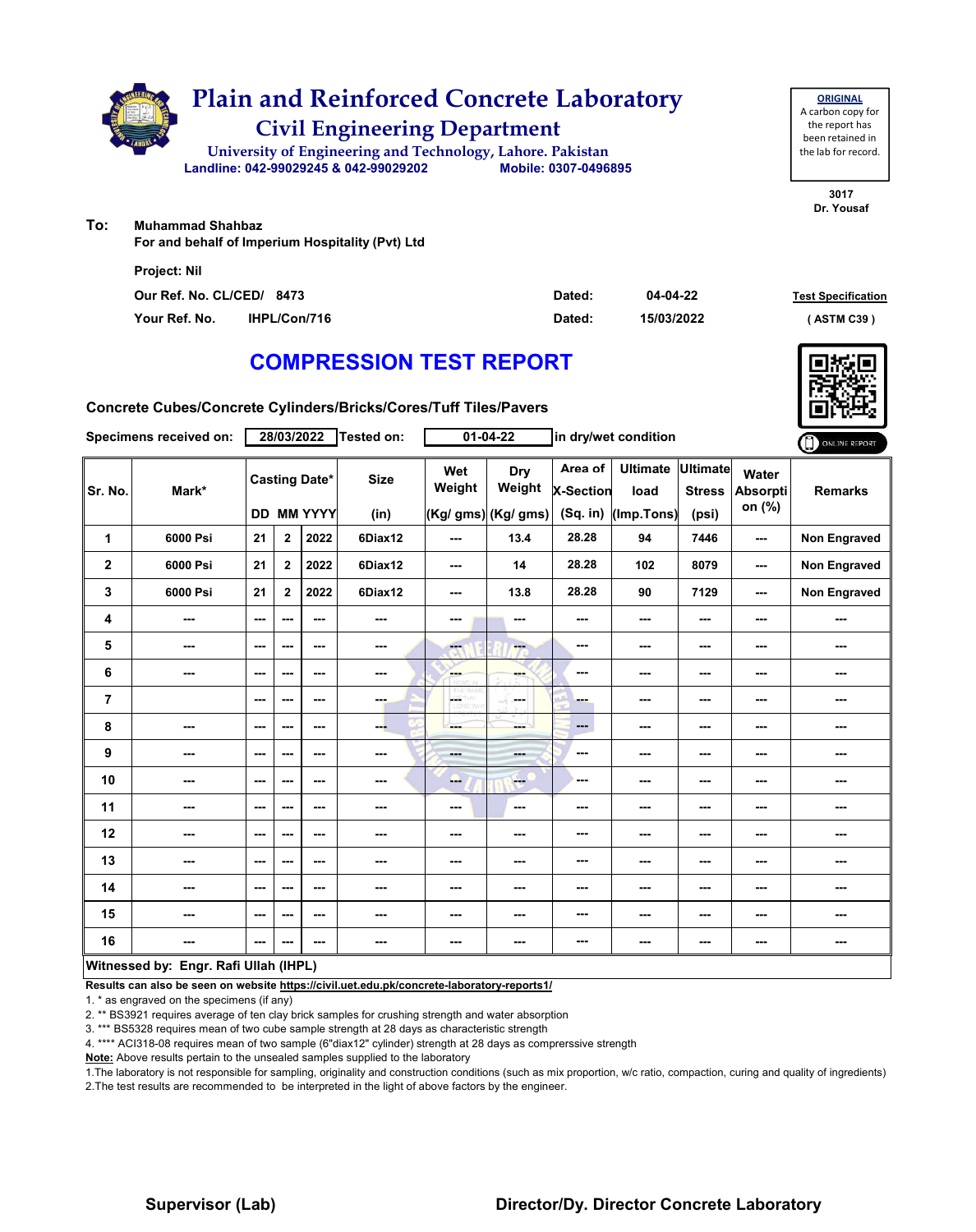

**ORIGINAL**

**To: Muhammad Shahbaz**

**For and behalf of Imperium Hospitality (Pvt) Ltd**

| <b>Project: Nil</b>       |              |        |            |                           |
|---------------------------|--------------|--------|------------|---------------------------|
| Our Ref. No. CL/CED/ 8474 |              | Dated: | 04-04-22   | <b>Test Specification</b> |
| Your Ref. No.             | IHPL/Con/717 | Dated: | 15/03/2022 | (ASTM C39)                |

## **COMPRESSION TEST REPORT**

**Concrete Cubes/Concrete Cylinders/Bricks/Cores/Tuff Tiles/Pavers**

|                         | Specimens received on:                |                          | 28/03/2022              |                                           | Tested on:          |               | 01-04-22                             |                                         | in dry/wet condition                  |                                           |                             | ONLINE REPORT       |
|-------------------------|---------------------------------------|--------------------------|-------------------------|-------------------------------------------|---------------------|---------------|--------------------------------------|-----------------------------------------|---------------------------------------|-------------------------------------------|-----------------------------|---------------------|
| Sr. No.                 | Mark*                                 |                          |                         | <b>Casting Date*</b><br><b>DD MM YYYY</b> | <b>Size</b><br>(in) | Wet<br>Weight | Dry<br>Weight<br>(Kg/ gms) (Kg/ gms) | Area of<br><b>X-Section</b><br>(Sq. in) | <b>Ultimate</b><br>load<br>(Imp.Tons) | <b>Ultimate</b><br><b>Stress</b><br>(psi) | Water<br>Absorpti<br>on (%) | <b>Remarks</b>      |
| 1                       | 6000 Psi                              | 23                       | $\mathbf{2}$            | 2022                                      | 6Diax12             | ---           | 13.4                                 | 28.28                                   | 94                                    | 7446                                      | ---                         | <b>Non Engraved</b> |
| $\overline{\mathbf{2}}$ | 6000 Psi                              | 23                       | $\overline{\mathbf{2}}$ | 2022                                      | 6Diax12             | ---           | 14                                   | 28.28                                   | 96                                    | 7604                                      | ---                         | Non Engraved        |
| 3                       | 6000 Psi                              | 23                       | $\mathbf{2}$            | 2022                                      | 6Diax12             | ---           | 14                                   | 28.28                                   | 88                                    | 6970                                      | ---                         | <b>Non Engraved</b> |
| 4                       | $\sim$                                | $\sim$                   | ---                     | $\sim$ $\sim$                             | $\sim$              | ---           | ---                                  | ---                                     | ---                                   | ---                                       | ---                         | ---                 |
| 5                       | ---                                   | $--$                     | ---                     | $\sim$ $\sim$                             | ---                 | <b>Fee</b>    | ---                                  | $\sim$ $\sim$                           | ---                                   | ---                                       | ---                         | ---                 |
| 6                       | ---                                   | $--$                     | ---                     | $\sim$ $\sim$                             | $\sim$              | ---           | ---                                  | ---                                     | ---                                   | ---                                       | ---                         | ---                 |
| $\overline{7}$          |                                       | $\overline{\phantom{a}}$ | ---                     | $\sim$ $\sim$                             | ---                 | LGS.<br>D.VON | ---                                  | ---                                     | ---                                   | ---                                       | ---                         | ---                 |
| 8                       | ---                                   | $\cdots$                 | ---                     | ---                                       | ---                 | ---           | ---                                  | $---$                                   | ---                                   | ---                                       | ---                         | ---                 |
| 9                       | ---                                   | $\overline{\phantom{a}}$ | ---                     | $- - -$                                   | ---                 | ---           | ---                                  | ---                                     | ---                                   | ---                                       | ---                         | ---                 |
| 10                      | $\overline{\phantom{a}}$              | $\sim$                   | ---                     | $\sim$ $\sim$                             | ---                 | ---           | <b>Free</b>                          | ---                                     | ---                                   | $\overline{\phantom{a}}$                  | ---                         | ---                 |
| 11                      | $\qquad \qquad \cdots$                | $\overline{\phantom{a}}$ | ---                     | $\overline{\phantom{a}}$                  | ---                 | ---           | $\overline{\phantom{a}}$             | ---                                     | ---                                   | ---                                       | ---                         | ---                 |
| 12                      | ---                                   | ---                      | ---                     | ---                                       | ---                 | ---           | ---                                  | ---                                     | ---                                   | ---                                       |                             | ---                 |
| 13                      | ---                                   | $\overline{\phantom{a}}$ | ---                     | ---                                       | ---                 | ---           | ---                                  | ---                                     | ---                                   | ---                                       | ---                         | ---                 |
| 14                      | ---                                   | $-$                      | ---                     | $\sim$ $\sim$                             | $\sim$ $\sim$       | ---           | ---                                  | ---                                     | ---                                   | ---                                       | ---                         | ---                 |
| 15                      | ---                                   | ---                      | ---                     | $\overline{\phantom{a}}$                  | ---                 | ---           | $\overline{\phantom{a}}$             | ---                                     | ---                                   | ---                                       | ---                         | ---                 |
| 16                      | $- - -$                               | $--$                     | ---                     | $- - -$                                   | $\sim$              | ---           | ---                                  | ---                                     | ---                                   | ---                                       | ---                         | ---                 |
|                         | Witnessed by: Engr. Rafi Ullah (IHPL) |                          |                         |                                           |                     |               |                                      |                                         |                                       |                                           |                             |                     |

**Results can also be seen on website https://civil.uet.edu.pk/concrete-laboratory-reports1/**

1. \* as engraved on the specimens (if any)

2. \*\* BS3921 requires average of ten clay brick samples for crushing strength and water absorption

3. \*\*\* BS5328 requires mean of two cube sample strength at 28 days as characteristic strength

4. \*\*\*\* ACI318-08 requires mean of two sample (6"diax12" cylinder) strength at 28 days as comprerssive strength

**Note:** Above results pertain to the unsealed samples supplied to the laboratory

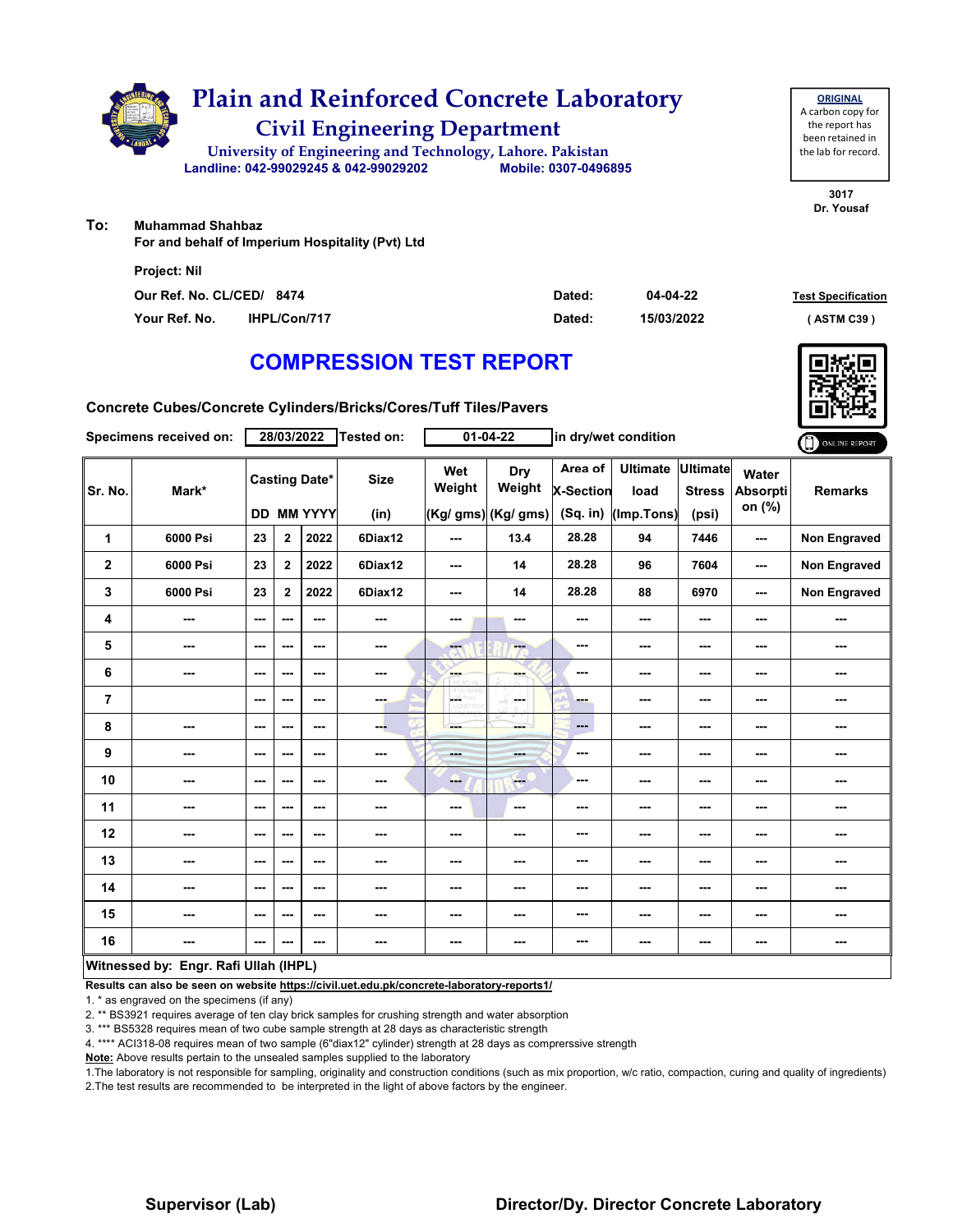

**ORIGINAL**

**To: Muhammad Shahbaz**

**For and behalf of Imperium Hospitality (Pvt) Ltd**

| <b>Project: Nil</b>       |                     |        |            |                           |
|---------------------------|---------------------|--------|------------|---------------------------|
| Our Ref. No. CL/CED/ 8475 |                     | Dated: | 04-04-22   | <b>Test Specification</b> |
| Your Ref. No.             | <b>IHPL/Con/718</b> | Dated: | 15/03/2022 | (ASTM C39)                |

## **COMPRESSION TEST REPORT**

**Concrete Cubes/Concrete Cylinders/Bricks/Cores/Tuff Tiles/Pavers**

|                | Specimens received on:                |                          | 28/03/2022              |                                           | Tested on:          |                          | $01 - 04 - 22$                              |                                         | in dry/wet condition                  |                                           |                                    | ONLINE REPORT       |
|----------------|---------------------------------------|--------------------------|-------------------------|-------------------------------------------|---------------------|--------------------------|---------------------------------------------|-----------------------------------------|---------------------------------------|-------------------------------------------|------------------------------------|---------------------|
| Sr. No.        | Mark*                                 |                          |                         | <b>Casting Date*</b><br><b>DD MM YYYY</b> | <b>Size</b><br>(in) | Wet<br>Weight            | <b>Dry</b><br>Weight<br>(Kg/ gms) (Kg/ gms) | Area of<br><b>X-Section</b><br>(Sq. in) | <b>Ultimate</b><br>load<br>(Imp.Tons) | <b>Ultimate</b><br><b>Stress</b><br>(psi) | Water<br><b>Absorpti</b><br>on (%) | <b>Remarks</b>      |
| 1              | 6000 Psi                              | 24                       | $\mathbf{2}$            | 2022                                      | 6Diax12             | ---                      | 14                                          | 28.28                                   | 73                                    | 5782                                      | ---                                | <b>Non Engraved</b> |
| $\mathbf 2$    | 6000 Psi                              | 24                       | $\overline{\mathbf{2}}$ | 2022                                      | 6Diax12             | $--$                     | 14                                          | 28.28                                   | 89                                    | 7050                                      | ---                                | <b>Non Engraved</b> |
| 3              | 6000 Psi                              | 24                       | $\mathbf{2}$            | 2022                                      | 6Diax12             | ---                      | 14                                          | 28.28                                   | 79                                    | 6257                                      | ---                                | <b>Non Engraved</b> |
| 4              | ---                                   | $\overline{\phantom{a}}$ | ---                     | $\sim$ $\sim$                             | ---                 | ---                      | ---                                         | ---                                     | ---                                   | ---                                       |                                    | ---                 |
| 5              | $\overline{\phantom{a}}$              | $--$                     | ---                     | $\sim$ $\sim$                             | ---                 | $\overline{\phantom{a}}$ | ---                                         | $\sim$                                  | ---                                   | ---                                       | ---                                | ---                 |
| 6              | ---                                   | $\overline{\phantom{a}}$ | ---                     | $- - -$                                   | $\sim$              | ---                      | ---                                         | ---                                     | ---                                   | ---                                       | ---                                | ---                 |
| $\overline{7}$ |                                       | $\overline{\phantom{a}}$ | ---                     | $\sim$ $\sim$                             | $-1$                | HS.<br>D.Wro             | and a<br>-S                                 | ---                                     | ---                                   | ---                                       | ---                                | ---                 |
| 8              | ---                                   | ---                      | ---                     | ---                                       | ---                 | ---                      | mente di                                    | $\qquad \qquad \cdots$                  | ---                                   | ---                                       |                                    | ---                 |
| 9              | ---                                   | $\sim$                   | ---                     | $\overline{\phantom{a}}$                  | ---                 | ---                      | ---                                         | $-$                                     | ---                                   | ---                                       | ---                                | ---                 |
| 10             | $- - -$                               | $\sim$ $\sim$            | ---                     | $\sim$ $\sim$                             | ---                 | ---                      | <b>Free</b>                                 | ---                                     | ---                                   | ---                                       | ---                                | ---                 |
| 11             | $\overline{\phantom{a}}$              | $--$                     | ---                     | ---                                       | ---                 | ---                      | $\overline{\phantom{a}}$                    | ---                                     | ---                                   | ---                                       |                                    | ---                 |
| 12             | ---                                   | ---                      | ---                     | $\overline{\phantom{a}}$                  | ---                 | ---                      | ---                                         | ---                                     | ---                                   | ---                                       | ---                                | ---                 |
| 13             | ---                                   | ---                      | ---                     | ---                                       | ---                 | ---                      | ---                                         | ---                                     | ---                                   | ---                                       | ---                                | ---                 |
| 14             | ---                                   | $\sim$ $\sim$            | ---                     | $\sim$ $\sim$                             | $\sim$ $\sim$       | ---                      | ---                                         | ---                                     | ---                                   | ---                                       | ---                                | ---                 |
| 15             | ---                                   | $--$                     | ---                     | $\overline{\phantom{a}}$                  | $\sim$              | ---                      | ---                                         | ---                                     | ---                                   | ---                                       |                                    | ---                 |
| 16             | $- - -$                               | $--$                     | ---                     | $- - -$                                   | $\sim$              | ---                      | ---                                         | ---                                     | ---                                   | ---                                       | ---                                | ---                 |
|                | Witnessed by: Engr. Rafi Ullah (IHPL) |                          |                         |                                           |                     |                          |                                             |                                         |                                       |                                           |                                    |                     |

**Results can also be seen on website https://civil.uet.edu.pk/concrete-laboratory-reports1/**

1. \* as engraved on the specimens (if any)

2. \*\* BS3921 requires average of ten clay brick samples for crushing strength and water absorption

3. \*\*\* BS5328 requires mean of two cube sample strength at 28 days as characteristic strength

4. \*\*\*\* ACI318-08 requires mean of two sample (6"diax12" cylinder) strength at 28 days as comprerssive strength

**Note:** Above results pertain to the unsealed samples supplied to the laboratory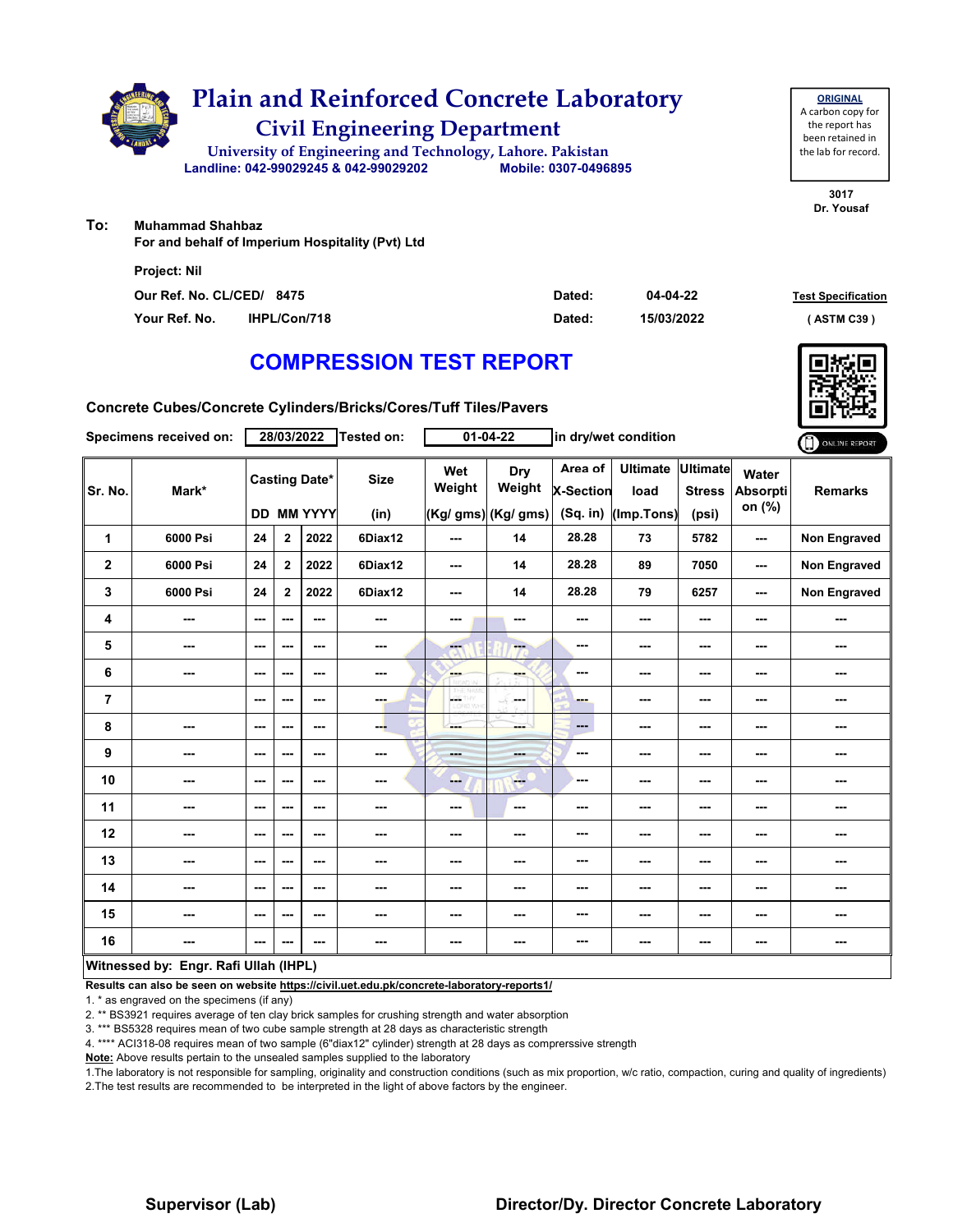

**ORIGINAL**

**To: Muhammad Shahbaz**

**For and behalf of Imperium Hospitality (Pvt) Ltd**

| <b>Project: Nil</b>       |                     |        |            |                           |
|---------------------------|---------------------|--------|------------|---------------------------|
| Our Ref. No. CL/CED/ 8476 |                     | Dated: | 04-04-22   | <b>Test Specification</b> |
| Your Ref. No.             | <b>IHPL/Con/719</b> | Dated: | 15/03/2022 | (ASTM C39)                |

## **COMPRESSION TEST REPORT**

**Concrete Cubes/Concrete Cylinders/Bricks/Cores/Tuff Tiles/Pavers**

|                | Specimens received on:                |                          | 28/03/2022              |                                           | Tested on:          |               | $01 - 04 - 22$                              |                                           | in dry/wet condition                  |                                           |                                    | ONLINE REPORT       |
|----------------|---------------------------------------|--------------------------|-------------------------|-------------------------------------------|---------------------|---------------|---------------------------------------------|-------------------------------------------|---------------------------------------|-------------------------------------------|------------------------------------|---------------------|
| Sr. No.        | Mark*                                 |                          |                         | <b>Casting Date*</b><br><b>DD MM YYYY</b> | <b>Size</b><br>(in) | Wet<br>Weight | <b>Dry</b><br>Weight<br>(Kg/ gms) (Kg/ gms) | Area of<br><b>X-Section</b><br>$(Sq.$ in) | <b>Ultimate</b><br>load<br>(Imp.Tons) | <b>Ultimate</b><br><b>Stress</b><br>(psi) | Water<br><b>Absorpti</b><br>on (%) | <b>Remarks</b>      |
| 1              | 4000 Psi                              | 24                       | $\mathbf{2}$            | 2022                                      | 6Diax12             | ---           | 14                                          | 28.28                                     | 48                                    | 3802                                      | ---                                | <b>Non Engraved</b> |
| $\mathbf 2$    | 4000 Psi                              | 24                       | $\overline{\mathbf{2}}$ | 2022                                      | 6Diax12             | ---           | 14                                          | 28.28                                     | 68                                    | 5386                                      | ---                                | <b>Non Engraved</b> |
| 3              | 4000 Psi                              | 24                       | $\mathbf{2}$            | 2022                                      | 6Diax12             | ---           | 14                                          | 28.28                                     | 53                                    | 4198                                      | ---                                | <b>Non Engraved</b> |
| 4              | ---                                   | $\overline{\phantom{a}}$ | ---                     | $\sim$ $\sim$                             | ---                 | ---           | ---                                         | ---                                       | ---                                   | ---                                       |                                    | ---                 |
| 5              | $\overline{\phantom{a}}$              | $--$                     | ---                     | $\sim$ $\sim$                             | ---                 | FT.           | ---                                         | $\sim$                                    | ---                                   | ---                                       | ---                                | ---                 |
| 6              | ---                                   | $\overline{\phantom{a}}$ | ---                     | $- - -$                                   | $\sim$              | ---           | ---                                         | ---                                       | ---                                   | ---                                       | ---                                | ---                 |
| $\overline{7}$ |                                       | $\overline{\phantom{a}}$ | ---                     | $\sim$ $\sim$                             | $-1$                | ÷<br>D.Wind   | and a<br>Æ                                  | ---                                       | ---                                   | ---                                       | ---                                | ---                 |
| 8              | ---                                   | ---                      | ---                     | ---                                       | ---                 | ---           | mente di                                    | $\qquad \qquad \cdots$                    | ---                                   | ---                                       |                                    | ---                 |
| 9              | ---                                   | $\sim$                   | ---                     | $\overline{\phantom{a}}$                  | ---                 | ---           | ---                                         | $-$                                       | ---                                   | ---                                       | ---                                | ---                 |
| 10             | ---                                   | $\sim$ $\sim$            | ---                     | $\sim$ $\sim$                             | ---                 | --            | <b>Free</b>                                 | ---                                       | ---                                   | ---                                       | ---                                | ---                 |
| 11             | $\overline{\phantom{a}}$              | $--$                     | ---                     | ---                                       | ---                 | ---           | $\overline{\phantom{a}}$                    | ---                                       | ---                                   | ---                                       |                                    | ---                 |
| 12             | ---                                   | ---                      | ---                     | $\overline{\phantom{a}}$                  | ---                 | ---           | ---                                         | ---                                       | ---                                   | ---                                       | ---                                | ---                 |
| 13             | ---                                   | ---                      | ---                     | ---                                       | ---                 | ---           | ---                                         | ---                                       | ---                                   | ---                                       | ---                                | ---                 |
| 14             | ---                                   | $\sim$ $\sim$            | ---                     | $\sim$ $\sim$                             | $\sim$ $\sim$       | ---           | ---                                         | ---                                       | ---                                   | ---                                       | ---                                | ---                 |
| 15             | ---                                   | $--$                     | ---                     | $\overline{\phantom{a}}$                  | $\sim$              | ---           | ---                                         | ---                                       | ---                                   | ---                                       |                                    | ---                 |
| 16             | ---                                   | $--$                     | ---                     | $- - -$                                   | $\sim$              | ---           | ---                                         | ---                                       | ---                                   | ---                                       | ---                                | ---                 |
|                | Witnessed by: Engr. Rafi Ullah (IHPL) |                          |                         |                                           |                     |               |                                             |                                           |                                       |                                           |                                    |                     |

**Results can also be seen on website https://civil.uet.edu.pk/concrete-laboratory-reports1/**

1. \* as engraved on the specimens (if any)

2. \*\* BS3921 requires average of ten clay brick samples for crushing strength and water absorption

3. \*\*\* BS5328 requires mean of two cube sample strength at 28 days as characteristic strength

4. \*\*\*\* ACI318-08 requires mean of two sample (6"diax12" cylinder) strength at 28 days as comprerssive strength

**Note:** Above results pertain to the unsealed samples supplied to the laboratory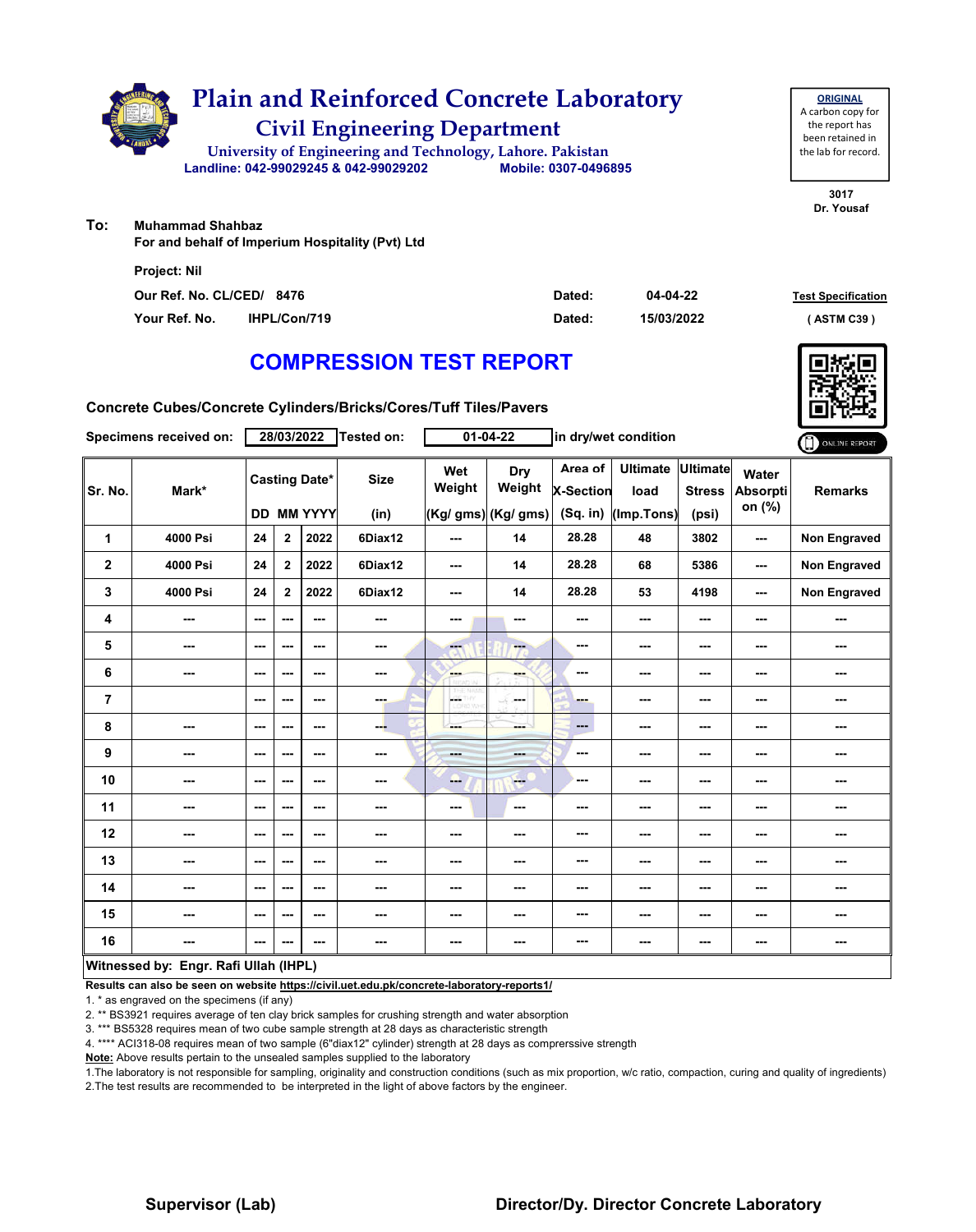

**3017** been retained in the lab for record.

**ORIGINAL**

**Dr. Yousaf**

**To: Muhammad Shahbaz**

**For and behalf of Imperium Hospitality (Pvt) Ltd**

| <b>Project: Nil</b>       |                     |        |            |                           |
|---------------------------|---------------------|--------|------------|---------------------------|
| Our Ref. No. CL/CED/ 8477 |                     | Dated: | 04-04-22   | <b>Test Specification</b> |
| Your Ref. No.             | <b>IHPL/Con/723</b> | Dated: | 28/03/2022 | (ASTM C39)                |

## **COMPRESSION TEST REPORT**

**Concrete Cubes/Concrete Cylinders/Bricks/Cores/Tuff Tiles/Pavers**

|                         | Specimens received on:                |                          | 28/03/2022              |                                           | Tested on:          |               | 01-04-22                             |                                         | in dry/wet condition                  |                                           |                             | ONLINE REPORT       |
|-------------------------|---------------------------------------|--------------------------|-------------------------|-------------------------------------------|---------------------|---------------|--------------------------------------|-----------------------------------------|---------------------------------------|-------------------------------------------|-----------------------------|---------------------|
| Sr. No.                 | Mark*                                 |                          |                         | <b>Casting Date*</b><br><b>DD MM YYYY</b> | <b>Size</b><br>(in) | Wet<br>Weight | Dry<br>Weight<br>(Kg/ gms) (Kg/ gms) | Area of<br><b>X-Section</b><br>(Sq. in) | <b>Ultimate</b><br>load<br>(Imp.Tons) | <b>Ultimate</b><br><b>Stress</b><br>(psi) | Water<br>Absorpti<br>on (%) | <b>Remarks</b>      |
| 1                       | 6000 Psi                              | 26                       | $\mathbf{2}$            | 2022                                      | 6Diax12             | ---           | 13.2                                 | 28.28                                   | 80                                    | 6337                                      | ---                         | <b>Non Engraved</b> |
| $\overline{\mathbf{2}}$ | 6000 Psi                              | 26                       | $\overline{\mathbf{2}}$ | 2022                                      | 6Diax12             | ---           | 13.6                                 | 28.28                                   | 74                                    | 5861                                      | ---                         | Non Engraved        |
| 3                       | 6000 Psi                              | 26                       | $\overline{2}$          | 2022                                      | 6Diax12             | ---           | 13.6                                 | 28.28                                   | 89                                    | 7050                                      | ---                         | <b>Non Engraved</b> |
| 4                       | $\overline{\phantom{a}}$              | $\sim$                   | ---                     | $\sim$ $\sim$                             | $\sim$              | ---           | ---                                  | ---                                     | ---                                   | ---                                       | ---                         | ---                 |
| 5                       | ---                                   | $--$                     | ---                     | $\sim$ $\sim$                             | ---                 | <b>Fee</b>    | ---                                  | $\sim$ $\sim$                           | ---                                   | ---                                       | ---                         | ---                 |
| 6                       | ---                                   | $--$                     | ---                     | $\sim$ $\sim$                             | $\sim$              | ---           | ---                                  | ---                                     | ---                                   | ---                                       | ---                         | ---                 |
| $\overline{7}$          |                                       | $\overline{\phantom{a}}$ | ---                     | $\sim$ $\sim$                             | ---                 | LGS.<br>D.VOH | ---                                  | ---                                     | ---                                   | ---                                       | ---                         | ---                 |
| 8                       | ---                                   | $--$                     | ---                     | ---                                       | ---                 | ---           | ---                                  | $---$                                   | ---                                   | ---                                       | ---                         | ---                 |
| 9                       | ---                                   | $\overline{\phantom{a}}$ | ---                     | $- - -$                                   | ---                 | $- - -$       | ---                                  | ---                                     | ---                                   | ---                                       | ---                         | ---                 |
| 10                      | $\overline{\phantom{a}}$              | $\sim$                   | ---                     | $\sim$ $\sim$                             | ---                 | ---           | <b>Free</b>                          | ---                                     | ---                                   | $\overline{\phantom{a}}$                  | ---                         | ---                 |
| 11                      | $\qquad \qquad \cdots$                | $\overline{\phantom{a}}$ | ---                     | $\overline{\phantom{a}}$                  | ---                 | ---           | $\overline{\phantom{a}}$             | ---                                     | ---                                   | ---                                       | ---                         | ---                 |
| 12                      | ---                                   | ---                      | ---                     | ---                                       | ---                 | ---           | ---                                  | ---                                     | ---                                   | ---                                       |                             | ---                 |
| 13                      | ---                                   | $\overline{\phantom{a}}$ | ---                     | ---                                       | ---                 | ---           | ---                                  | ---                                     | ---                                   | ---                                       | ---                         | ---                 |
| 14                      | ---                                   | $-$                      | ---                     | $\sim$ $\sim$                             | $\sim$ $\sim$       | ---           | ---                                  | ---                                     | ---                                   | ---                                       | ---                         | ---                 |
| 15                      | ---                                   | ---                      | ---                     | $\overline{\phantom{a}}$                  | ---                 | ---           | $\overline{\phantom{a}}$             | ---                                     | ---                                   | ---                                       | ---                         | ---                 |
| 16                      | ---                                   | $--$                     | ---                     | $- - -$                                   | $\sim$              | ---           | ---                                  | ---                                     | ---                                   | ---                                       | ---                         | ---                 |
|                         | Witnessed by: Engr. Rafi Ullah (IHPL) |                          |                         |                                           |                     |               |                                      |                                         |                                       |                                           |                             |                     |

**Results can also be seen on website https://civil.uet.edu.pk/concrete-laboratory-reports1/**

1. \* as engraved on the specimens (if any)

2. \*\* BS3921 requires average of ten clay brick samples for crushing strength and water absorption

3. \*\*\* BS5328 requires mean of two cube sample strength at 28 days as characteristic strength

4. \*\*\*\* ACI318-08 requires mean of two sample (6"diax12" cylinder) strength at 28 days as comprerssive strength

**Note:** Above results pertain to the unsealed samples supplied to the laboratory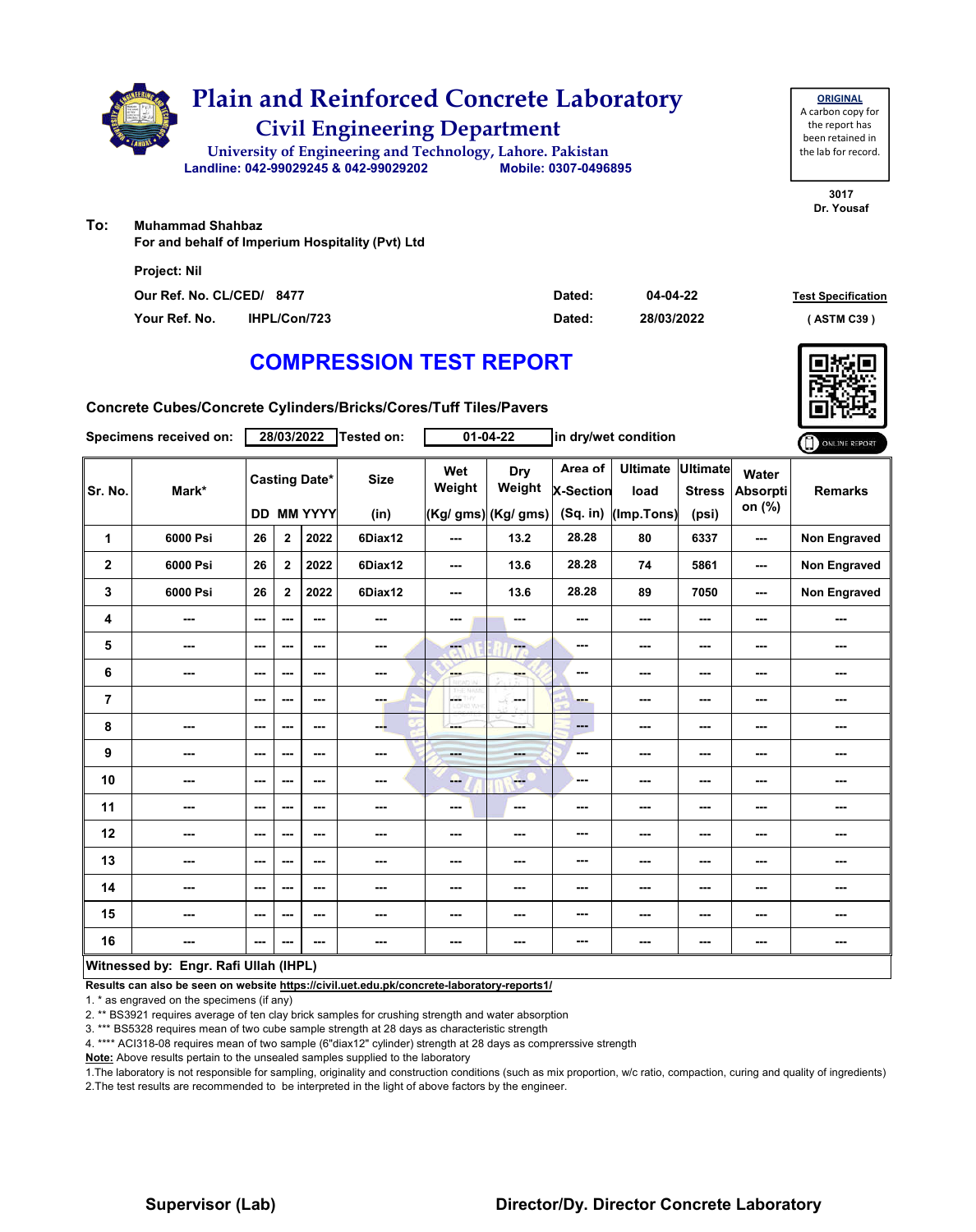

**To: Irfan Ali Enterprises Rawalpindi, Cantt.**

**Project: Construction of 8 x SLDRS Flats (G+3) Block No.3 at Pasror Cantt.**

| Our Ref. No. CL/CED/ 8478 |          | Dated: | 04-04-22 | <b>Test Specification</b> |
|---------------------------|----------|--------|----------|---------------------------|
| Your Ref. No.             | 163/2021 | Dated: | 30-03-22 | ( ----                    |

**3037 Dr. Umbreen**

**ORIGINAL** A carbon copy for the report has been retained in the lab for record.

### **COMPRESSION TEST REPORT**

**Concrete Cubes/Concrete Cylinders/Bricks/Cores/Tuff Tiles/Pavers**

|                  | Specimens received on:   |                          | 30/3/2022                |                                           | Tested on:                  |               | $04 - 04 - 22$                              |                                  | in dry/wet condition                  |                                    |                             | ONLINE REPORT  |
|------------------|--------------------------|--------------------------|--------------------------|-------------------------------------------|-----------------------------|---------------|---------------------------------------------|----------------------------------|---------------------------------------|------------------------------------|-----------------------------|----------------|
| Sr. No.          | Mark*                    |                          |                          | <b>Casting Date*</b><br><b>DD MM YYYY</b> | <b>Size</b><br>(in)         | Wet<br>Weight | <b>Dry</b><br>Weight<br>(Kg/ gms) (Kg/ gms) | Area of<br>X-Section<br>(Sq. in) | <b>Ultimate</b><br>load<br>(Imp.Tons) | Ultimate<br><b>Stress</b><br>(psi) | Water<br>Absorpti<br>on (%) | <b>Remarks</b> |
| 1                | $A-1$                    | $\sim$ $\sim$            | $\overline{\phantom{a}}$ | $\overline{\phantom{a}}$                  | $8.4 \times 4.1 \times 2.7$ | ---           | 2515                                        | 34.44                            | 35                                    | 2276                               | ---                         | ---            |
| $\boldsymbol{2}$ | $A-1$                    | $\sim$ $\sim$            | $-$                      | $\sim$ $\sim$                             | $8.5 \times 4.1 \times 2.7$ | ---           | 2545                                        | 34.85                            | 41                                    | 2635                               | $\sim$                      | ---            |
| 3                | $A-1$                    | $\overline{\phantom{a}}$ | ---                      | $\sim$ $\sim$                             | $8.3 \times 4 \times 2.8$   | ---           | 2430                                        | 33.2                             | 35                                    | 2361                               | ---                         | ---            |
| 4                | $\overline{\phantom{a}}$ | $\sim$                   | $\overline{\phantom{a}}$ | ---                                       | ---                         | ---           | ---                                         | ---                              | ---                                   | $\overline{\phantom{a}}$           | ---                         | ---            |
| 5                | $\cdots$                 | $\sim$                   | $\overline{\phantom{a}}$ | ---                                       | ---                         | ---           | <b>Family</b>                               | $\overline{\phantom{a}}$         | ---                                   | ---                                | ---                         | ---            |
| 6                | $\sim$                   | $\sim$ $\sim$            | ---                      | $- - -$                                   | ---                         | ---           | ---                                         | ---                              | ---                                   | ---                                | ---                         | ---            |
| $\overline{7}$   | ---                      | $\sim$ $\sim$            | $\overline{\phantom{a}}$ | $\sim$ $\sim$                             | ---                         | CORD WHI      | -16<br>---                                  | ---                              | ---                                   | ---                                | ---                         | ---            |
| 8                | ---                      | $\sim$                   | $\overline{\phantom{a}}$ | $\overline{\phantom{a}}$                  | --                          | ---           | ---                                         | $\qquad \qquad \cdots$           | ---                                   | ---                                | ---                         | ---            |
| 9                | ---                      | $\qquad \qquad \cdots$   | ---                      | ---                                       | ---                         | ---           | $-1$                                        | ---                              | ---                                   | ---                                | ---                         | ---            |
| 10               | ---                      | $\sim$                   | ---                      | $- - -$                                   | ---                         | ---           | <b>Here</b>                                 | ---                              | ---                                   | ---                                | ---                         | ---            |
| 11               | $\overline{\phantom{a}}$ | $\sim$                   | $\sim$ $\sim$            | $\overline{\phantom{a}}$                  | $\overline{\phantom{a}}$    | ---           | $\sim$                                      | ---                              | ---                                   | ---                                | ---                         | ---            |
| 12               | ---                      | $\sim$ $\sim$            | ---                      | ---                                       | ---                         | ---           | ---                                         | ---                              | ---                                   | ---                                | ---                         | ---            |
| 13               | ---                      | $\sim$ $\sim$            | ---                      | ---                                       | ---                         | ---           | ---                                         | $\sim$                           | ---                                   | ---                                | ---                         | ---            |
| 14               | $\overline{\phantom{a}}$ | $\sim$ $\sim$            | $\sim$                   | ---                                       | $\overline{\phantom{a}}$    | ---           | ---                                         | ---                              | ---                                   | $\overline{\phantom{a}}$           | $\sim$                      | ---            |
| 15               | ---                      | $\sim$                   | ---                      | ---                                       | ---                         | ---           | ---                                         | $- - -$                          | ---                                   | ---                                | ---                         | ---            |
| 16               | ---                      | $\sim$ $\sim$            | ---                      | ---                                       | ---                         | ---           | ---                                         | $\overline{\phantom{a}}$         | ---                                   | ---                                | ---                         | ---            |
| Witnessed by:    |                          |                          |                          |                                           |                             |               |                                             |                                  |                                       |                                    |                             |                |

#### **Witnessed by:**

**Results can also be seen on website https://civil.uet.edu.pk/concrete-laboratory-reports1/**

1. \* as engraved on the specimens (if any)

2. \*\* BS3921 requires average of ten clay brick samples for crushing strength and water absorption

3. \*\*\* BS5328 requires mean of two cube sample strength at 28 days as characteristic strength

4. \*\*\*\* ACI318-08 requires mean of two sample (6"diax12" cylinder) strength at 28 days as comprerssive strength

**Note:** Above results pertain to the unsealed samples supplied to the laboratory

1.The laboratory is not responsible for sampling, originality and construction conditions (such as mix proportion, w/c ratio, compaction, curing and quality of ingredients) 2.The test results are recommended to be interpreted in the light of above factors by the engineer.

### **Supervisor (Lab) Director/Dy. Director Concrete Laboratory**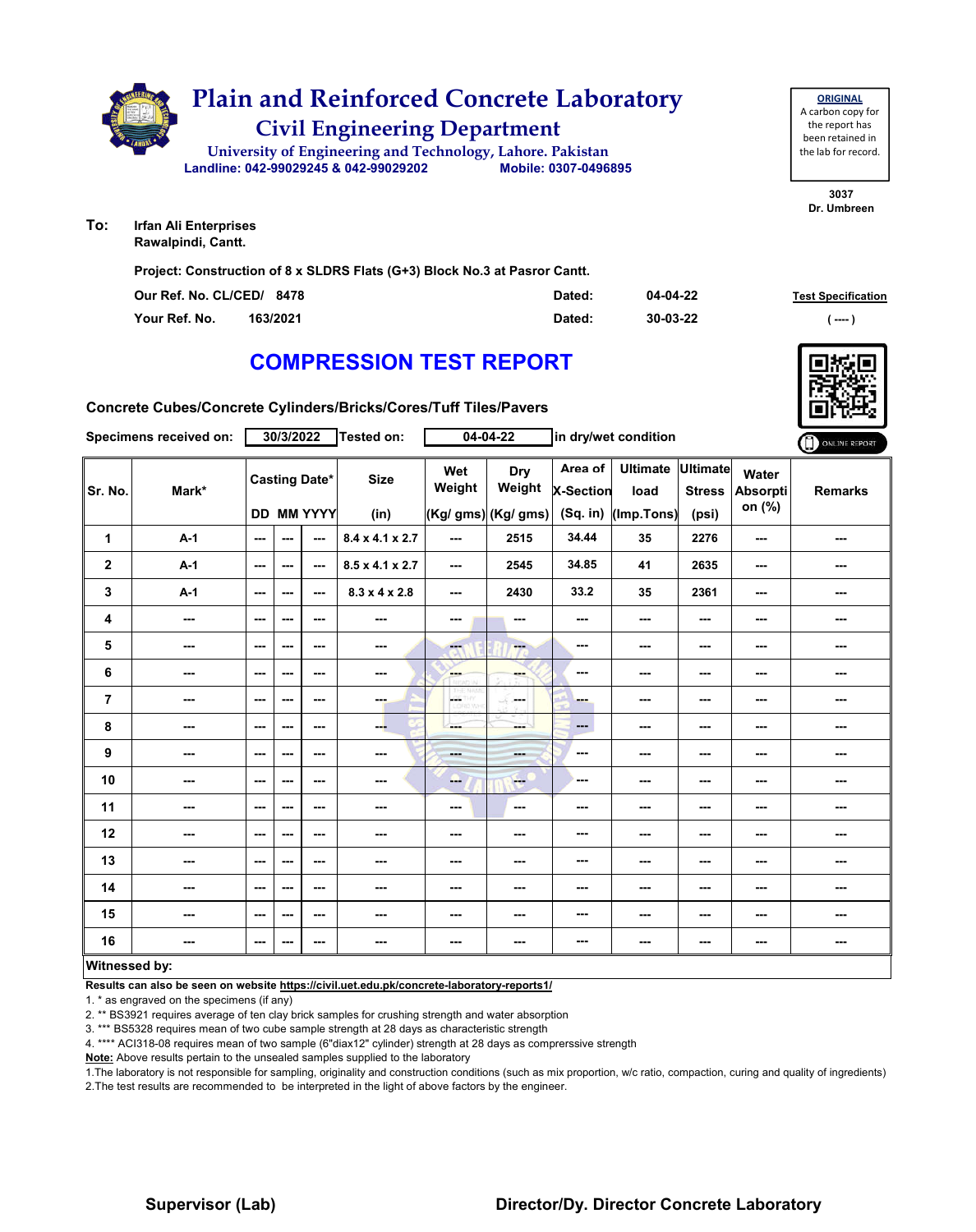

|                                                 | Project: Construction of Multi-Purpose Complex at Civic Centre Jubilee Town, Lahore (ADP No.2483 For |        |          |                           |
|-------------------------------------------------|------------------------------------------------------------------------------------------------------|--------|----------|---------------------------|
| the Year 2021-22).<br>Our Ref. No. CL/CED/ 8479 |                                                                                                      | Dated: | 04-04-22 | <b>Test Specification</b> |
| Your Ref. No.                                   | 128-130/20th                                                                                         | Dated: | 11-03-22 | BS 3921**                 |

## **COMPRESSION TEST REPORT**



**Concrete Cubes/Concrete Cylinders/Bricks/Cores/Tuff Tiles/Pavers**

|                         | Specimens received on:   |                          | 22/3/2022 |                                           | Tested on:                  |                  | $04 - 04 - 22$                       |                                           | in dry/wet condition                  |                                           |                                    | ONLINE REPORT  |
|-------------------------|--------------------------|--------------------------|-----------|-------------------------------------------|-----------------------------|------------------|--------------------------------------|-------------------------------------------|---------------------------------------|-------------------------------------------|------------------------------------|----------------|
| Sr. No.                 | Mark*                    |                          |           | <b>Casting Date*</b><br><b>DD MM YYYY</b> | <b>Size</b><br>(in)         | Wet<br>Weight    | Dry<br>Weight<br>(Kg/ gms) (Kg/ gms) | Area of<br><b>X-Section</b><br>$(Sq.$ in) | <b>Ultimate</b><br>load<br>(Imp.Tons) | <b>Ultimate</b><br><b>Stress</b><br>(psi) | Water<br><b>Absorpti</b><br>on (%) | <b>Remarks</b> |
| 1                       | H                        | $\sim$                   | ---       | ---                                       | 8.6 x 4.2 x 2.9             | ---              | 3245                                 | 36.12                                     | 51                                    | 3163                                      | $- - -$                            | ---            |
| $\overline{\mathbf{2}}$ | H                        | $\overline{\phantom{a}}$ | ---       | ---                                       | $8.8 \times 4.3 \times 3$   | $--$             | 3310                                 | 37.84                                     | 47                                    | 2782                                      | $\overline{\phantom{a}}$           | ---            |
| 3                       | H                        | $\overline{\phantom{a}}$ | ---       | $--$                                      | $8.9 \times 4.3 \times 2.9$ | $--$             | 3250                                 | 38.27                                     | 53                                    | 3102                                      | $\overline{\phantom{a}}$           | ---            |
| 4                       | H                        | $\sim$                   | ---       | $\sim$                                    | $8.8 \times 4.4 \times 2.8$ | ---              | 3350                                 | 38.72                                     | 51                                    | 2950                                      | $\overline{\phantom{a}}$           | ---            |
| 5                       | H                        | ---                      | ---       | $--$                                      | $8.9 \times 4.3 \times 2.9$ | Æ.               | 3290                                 | 38.27                                     | 55                                    | 3219                                      | ---                                | ---            |
| 6                       | ---                      | $-$                      | ---       | $- - -$                                   | $-$                         | <b>AND</b>       | ---                                  | ---                                       | ---                                   | ---                                       | ---                                | ---            |
| 7                       | $\sim$                   | $\overline{\phantom{a}}$ | ---       | $--$                                      | ---                         | ÷<br><b>D.WH</b> | <b>Service</b>                       | ---                                       | ---                                   | ---                                       | ---                                | ---            |
| 8                       | $\overline{\phantom{a}}$ | $--$                     | ---       | ---                                       | ---                         | ---              | ment i                               | $\qquad \qquad \cdots$                    | ---                                   | $--$                                      | ---                                |                |
| 9                       | ---                      | $\overline{\phantom{a}}$ | ---       | ---                                       | ---                         | ---              | ---                                  | $-$                                       | ---                                   | $--$                                      | ---                                | ---            |
| 10                      | ---                      | $-$                      | ---       | $- - -$                                   | ---                         | --               | <b>Fee</b>                           | ---                                       | ---                                   | ---                                       | ---                                | ---            |
| 11                      | $\sim$                   | $--$                     | ---       | ---                                       | $\sim$                      | ---              | ---                                  | ---                                       | ---                                   | ---                                       | ---                                | ---            |
| 12                      | ---                      | $--$                     | ---       | $--$                                      | ---                         | ---              | ---                                  | ---                                       | ---                                   | $--$                                      | ---                                | ---            |
| 13                      | $\overline{\phantom{a}}$ | $--$                     | ---       | $--$                                      | ---                         | ---              | ---                                  | ---                                       | ---                                   | $--$                                      | $\overline{\phantom{a}}$           |                |
| 14                      | $\sim$                   | $\overline{\phantom{a}}$ | ---       | $--$                                      | ---                         | ---              | ---                                  | ---                                       | ---                                   | $--$                                      | ---                                |                |
| 15                      | ---                      | ---                      | ---       | ---                                       | $-$                         | ---              | ---                                  | ---                                       | ---                                   | $\sim$                                    | ---                                | ---            |
| 16                      | $\overline{\phantom{a}}$ | $\cdots$                 | ---       | $\cdots$                                  | ---                         | ---              | ---                                  | ---                                       | ---                                   | $\cdots$                                  | $\overline{\phantom{a}}$           | ---            |
| Witnessed by:           |                          |                          |           |                                           |                             |                  |                                      |                                           |                                       |                                           |                                    |                |

#### **Witnessed by:**

**Results can also be seen on website https://civil.uet.edu.pk/concrete-laboratory-reports1/**

1. \* as engraved on the specimens (if any)

2. \*\* BS3921 requires average of ten clay brick samples for crushing strength and water absorption

3. \*\*\* BS5328 requires mean of two cube sample strength at 28 days as characteristic strength

4. \*\*\*\* ACI318-08 requires mean of two sample (6"diax12" cylinder) strength at 28 days as comprerssive strength

**Note:** Above results pertain to the unsealed samples supplied to the laboratory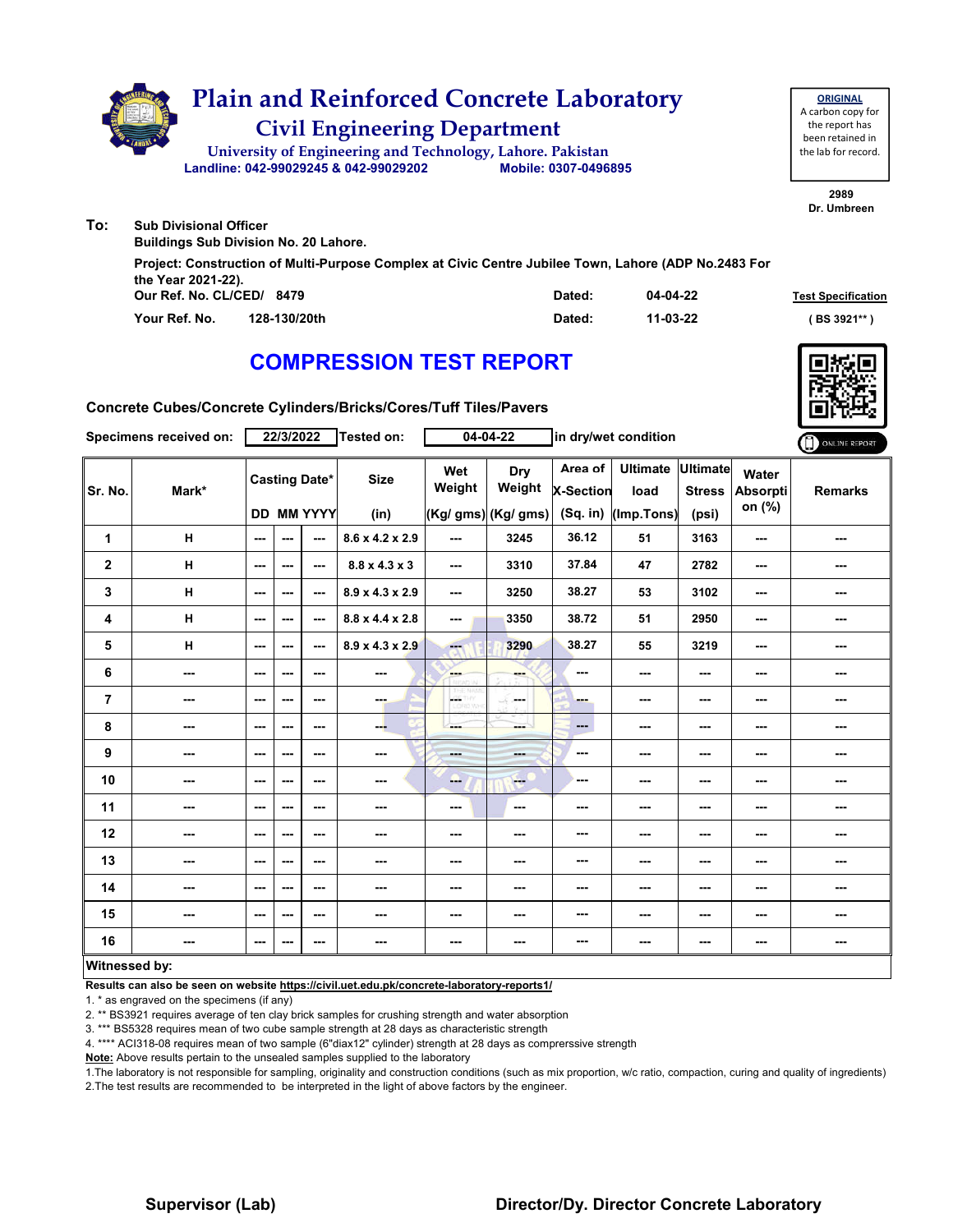

| the Year 2021-22)         | Project: Construction of Multi-Purpose Complex at Civic Centre Jubilee Town, Lahore (ADP No.2483 For |        |          |                           |
|---------------------------|------------------------------------------------------------------------------------------------------|--------|----------|---------------------------|
| Our Ref. No. CL/CED/ 8480 |                                                                                                      | Dated: | 04-04-22 | <b>Test Specification</b> |
| Your Ref. No.             | 124-126/20th                                                                                         | Dated: | 11-03-22 | (BS 3921**)               |

## **COMPRESSION TEST REPORT**



**Concrete Cubes/Concrete Cylinders/Bricks/Cores/Tuff Tiles/Pavers**

|                | Specimens received on:   |                          | 22/3/2022 |                          | Tested on:                  |                          | $04 - 04 - 22$           | in dry/wet condition        |                         |                                  |                             | ONLINE REPORT  |
|----------------|--------------------------|--------------------------|-----------|--------------------------|-----------------------------|--------------------------|--------------------------|-----------------------------|-------------------------|----------------------------------|-----------------------------|----------------|
| Sr. No.        | Mark*                    |                          |           | <b>Casting Date*</b>     | <b>Size</b>                 | Wet<br>Weight            | Dry<br>Weight            | Area of<br><b>X-Section</b> | <b>Ultimate</b><br>load | <b>Ultimate</b><br><b>Stress</b> | Water<br>Absorpti<br>on (%) | <b>Remarks</b> |
|                |                          |                          |           | <b>DD MM YYYY</b>        | (in)                        |                          | (Kg/ gms) (Kg/ gms)      | (Sq. in)                    | (Imp.Tons)              | (psi)                            |                             |                |
| 1              | M.S                      | $\overline{\phantom{a}}$ | ---       | $\overline{\phantom{a}}$ | 8.7 x 4.2 x 2.9             | ---                      | 3245                     | 36.54                       | 47                      | 2881                             | ---                         | ---            |
| $\mathbf 2$    | M.S                      | $\sim$ $\sim$            | $- - -$   | $\sim$ $\sim$            | $8.7 \times 4.3 \times 2.9$ | $\overline{\phantom{a}}$ | 3155                     | 37.41                       | 55                      | 3293                             | $\sim$                      | ---            |
| 3              | M.S                      | $\sim$                   | ---       | $\sim$ $\sim$            | $8.8 \times 4.3 \times 2.8$ | ---                      | 3170                     | 37.84                       | 53                      | 3137                             | ---                         |                |
| 4              | M.S                      | $\sim$ $\sim$            | $-$       | $\sim$ $\sim$            | $8.9 \times 4.4 \times 2.9$ | $\sim$ $\sim$            | 3275                     | 39.16                       | 43                      | 2460                             | ---                         | ---            |
| 5              | M.S                      | $\sim$ $\sim$            | $- - -$   | $\sim$ $\sim$            | $8.9 \times 4.3 \times 3$   | ---                      | 3235                     | 38.27                       | 43                      | 2517                             | ---                         | ---            |
| 6              | ---                      | $\overline{\phantom{a}}$ | ---       | $\sim$ $\sim$            | ---                         | ---                      |                          | ---                         | ---                     | $--$                             | ---                         |                |
| $\overline{7}$ | $\overline{\phantom{a}}$ | $\sim$ $\sim$            | ---       | $- - -$                  | <b>COLL</b>                 | L.<br>12.Vire            | -F.<br>محمد              | ---                         | ---                     | $\sim$                           | ---                         | ---            |
| 8              | ---                      | $\sim$ $\sim$            | ---       | $\sim$ $\sim$            | --                          | ---                      | ---                      | $\qquad \qquad \cdots$      | ---                     | $--$                             | ---                         | ---            |
| 9              | ---                      | $\sim$ $\sim$            | ---       | $\sim$ $\sim$            | ---                         | <b>Hotel</b>             | ---                      | ---                         | ---                     | $--$                             | ---                         | ---            |
| 10             | ---                      | $\qquad \qquad \cdots$   | ---       | $\sim$                   | ---                         | ---                      | <b>Free</b>              | ---                         | ---                     | $--$                             | ---                         | ---            |
| 11             | $\overline{\phantom{a}}$ | $\sim$ $\sim$            | ---       | $\sim$ $\sim$            | ---                         | ---                      | $\overline{\phantom{a}}$ | ---                         | ---                     | $--$                             | ---                         | ---            |
| 12             | ---                      | $\sim$ $\sim$            | ---       | ---                      | ---                         | ---                      | ---                      | ---                         | ---                     | ---                              | ---                         |                |
| 13             | ---                      | $\qquad \qquad \cdots$   | ---       | $\sim$ $\sim$            | ---                         | ---                      | ---                      | ---                         | ---                     | ---                              | ---                         | ---            |
| 14             | $\overline{\phantom{a}}$ | $\sim$ $\sim$            | ---       | $\sim$ $\sim$            | ---                         | ---                      | ---                      | ---                         | ---                     | ---                              | ---                         | ---            |
| 15             | ---                      | $\sim$                   | ---       | $\sim$                   | ---                         | ---                      | ---                      | ---                         | ---                     | ---                              | ---                         | ---            |
| 16             | $\sim$                   | $\sim$ $\sim$            | ---       | $- - -$                  | $- - -$                     | ---                      | ---                      | ---                         | ---                     | $\sim$ $\sim$                    | ---                         | ---            |
| Witnessed by:  |                          |                          |           |                          |                             |                          |                          |                             |                         |                                  |                             |                |

**Results can also be seen on website https://civil.uet.edu.pk/concrete-laboratory-reports1/**

1. \* as engraved on the specimens (if any)

2. \*\* BS3921 requires average of ten clay brick samples for crushing strength and water absorption

3. \*\*\* BS5328 requires mean of two cube sample strength at 28 days as characteristic strength

4. \*\*\*\* ACI318-08 requires mean of two sample (6"diax12" cylinder) strength at 28 days as comprerssive strength

**Note:** Above results pertain to the unsealed samples supplied to the laboratory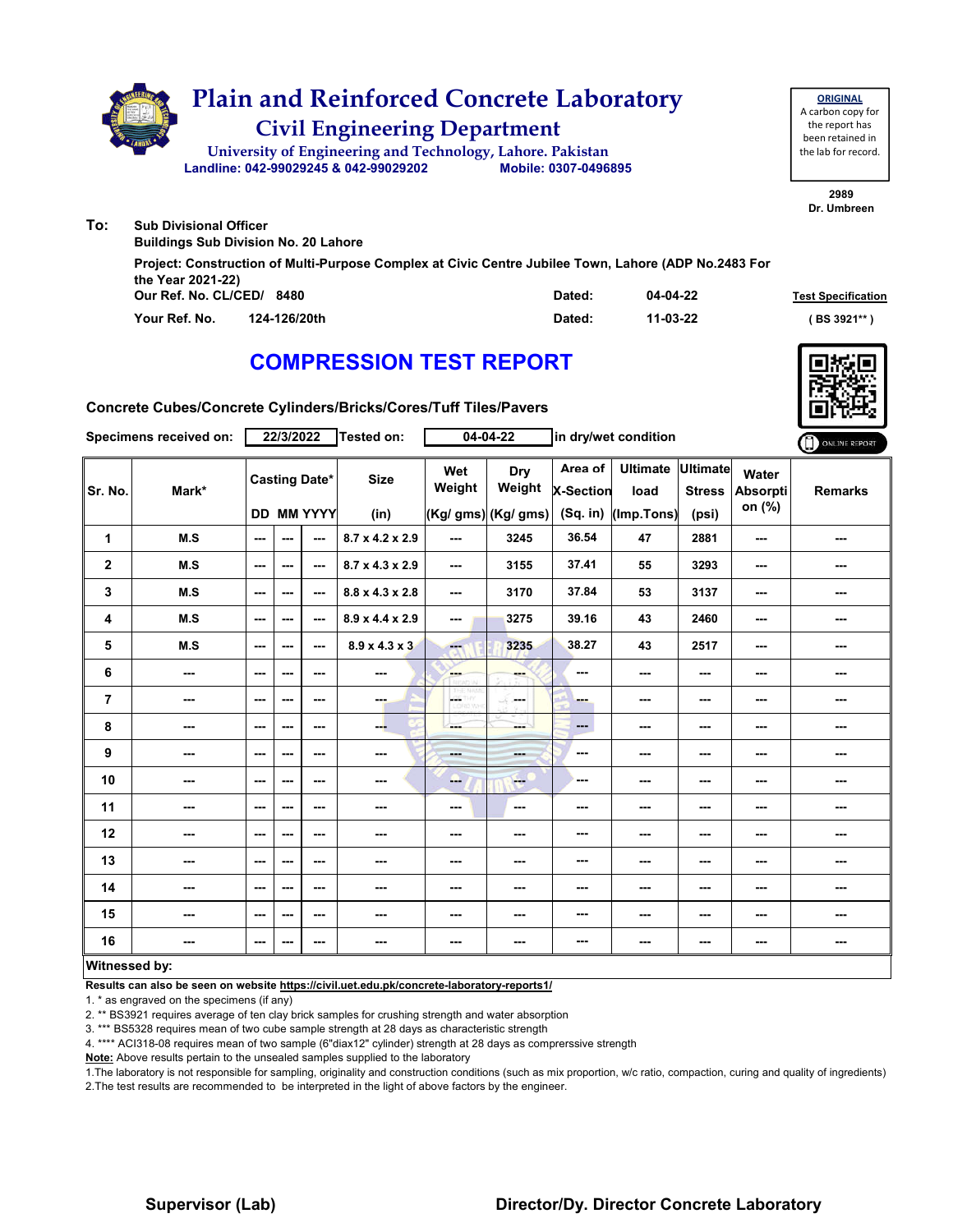

| the Year 2021-22)             |        |          |                           |
|-------------------------------|--------|----------|---------------------------|
| Our Ref. No. CL/CED/ 8481     | Dated: | 04-04-22 | <b>Test Specification</b> |
| Your Ref. No.<br>136-138/20th | Dated: | 11-03-22 | ( BS 3921**               |

### **COMPRESSION TEST REPORT**



**Concrete Cubes/Concrete Cylinders/Bricks/Cores/Tuff Tiles/Pavers**

|                | Specimens received on:   |                          | 22/3/2022                |                                           | Tested on:                  |                      | $04 - 04 - 22$                       | in dry/wet condition                    |                                       |                                           |                             | ONLINE REPORT  |
|----------------|--------------------------|--------------------------|--------------------------|-------------------------------------------|-----------------------------|----------------------|--------------------------------------|-----------------------------------------|---------------------------------------|-------------------------------------------|-----------------------------|----------------|
| Sr. No.        | Mark*                    |                          |                          | <b>Casting Date*</b><br><b>DD MM YYYY</b> | <b>Size</b><br>(in)         | Wet<br>Weight        | Dry<br>Weight<br>(Kg/ gms) (Kg/ gms) | Area of<br><b>X-Section</b><br>(Sq. in) | <b>Ultimate</b><br>load<br>(Imp.Tons) | <b>Ultimate</b><br><b>Stress</b><br>(psi) | Water<br>Absorpti<br>on (%) | <b>Remarks</b> |
| $\mathbf{1}$   | Z.B                      | $\overline{\phantom{a}}$ | ---                      | $\overline{\phantom{a}}$                  | $8.9 \times 4.3 \times 3$   | ---                  | 3320                                 | 38.27                                   | 55                                    | 3219                                      | ---                         | ---            |
| $\mathbf{2}$   | Z.B                      | $\sim$ $\sim$            | ---                      | $\sim$ $\sim$                             | $8.8 \times 4.3 \times 3$   | $\sim$ $\sim$        | 3435                                 | 37.84                                   | 53                                    | 3137                                      | $\sim$                      | ---            |
| 3              | Z.B                      | $\sim$ $\sim$            | $-$                      | $\sim$ $\sim$                             | $8.8 \times 4.4 \times 2.9$ | $\sim$               | 3520                                 | 38.72                                   | 55                                    | 3182                                      | $\overline{\phantom{a}}$    | ---            |
| 4              | Z.B                      | $\sim$ $\sim$            | $\overline{\phantom{a}}$ | $\sim$ $\sim$                             | $9 \times 4.4 \times 3$     | ---                  | 3390                                 | 39.6                                    | 43                                    | 2432                                      | $\sim$                      | ---            |
| 5              | Z.B                      | $\sim$ $\sim$            | ---                      | $\sim$ $\sim$                             | $8.8 \times 4.3 \times 2.9$ | <b>Fax</b>           | 3355                                 | 37.84                                   | 55                                    | 3256                                      | $\overline{\phantom{a}}$    |                |
| 6              | ---                      | $\qquad \qquad \cdots$   | ---                      | $\sim$ $\sim$                             | ---                         | <b>SHOP</b>          |                                      | ---                                     | ---                                   | $--$                                      | ---                         |                |
| $\overline{7}$ | ---                      | $\sim$ $\sim$            | ---                      | $\sim$ $\sim$                             | ---                         | LGS.<br><b>D.WFR</b> | -F.<br>in mar                        | --                                      | $--$                                  | $\sim$ $\sim$                             | $\overline{\phantom{a}}$    | ---            |
| 8              | ---                      | $\sim$ $\sim$            | ---                      | ---                                       | ---                         | ---                  | ment i                               | $\qquad \qquad \cdots$                  | ---                                   | ---                                       | ---                         | ---            |
| 9              | ---                      | $\sim$                   | $\overline{\phantom{a}}$ | $\sim$ $\sim$                             | ---                         | $- - -$              | ---                                  | ---                                     | ---                                   | $--$                                      | ---                         | ---            |
| 10             | $\overline{\phantom{a}}$ | $\sim$ $\sim$            | ---                      | $\sim$ $\sim$                             | $- - -$                     | ---                  | $-1$                                 | ---                                     | ---                                   | $\sim$                                    | ---                         | ---            |
| 11             | $\overline{\phantom{a}}$ | $\sim$ $\sim$            | ---                      | $\sim$ $\sim$                             | ---                         | ---                  | $\overline{\phantom{a}}$             | ---                                     | ---                                   | ---                                       | ---                         | ---            |
| 12             | ---                      | $\sim$ $\sim$            | ---                      | $\sim$ $\sim$                             | ---                         | ---                  | ---                                  | ---                                     | ---                                   | ---                                       | ---                         | ---            |
| 13             | $\sim$                   | $\sim$ $\sim$            | ---                      | $- - -$                                   | $\sim$ $\sim$               | ---                  | ---                                  | ---                                     | ---                                   | $\sim$ $\sim$                             | ---                         | ---            |
| 14             | $\overline{\phantom{a}}$ | $\sim$ $\sim$            | ---                      | $\sim$ $\sim$                             | ---                         | ---                  | ---                                  | ---                                     | ---                                   | $--$                                      | ---                         | ---            |
| 15             | ---                      | $\sim$                   | ---                      | $\sim$                                    | ---                         | ---                  | ---                                  | ---                                     | ---                                   | ---                                       | ---                         | ---            |
| 16             | $\sim$ $\sim$            | $\sim$ $\sim$            | ---                      | $- - -$                                   | $- - -$                     | ---                  | ---                                  | ---                                     | ---                                   | $- - -$                                   | ---                         | ---            |
| Witnessed by:  |                          |                          |                          |                                           |                             |                      |                                      |                                         |                                       |                                           |                             |                |

**Results can also be seen on website https://civil.uet.edu.pk/concrete-laboratory-reports1/**

1. \* as engraved on the specimens (if any)

2. \*\* BS3921 requires average of ten clay brick samples for crushing strength and water absorption

3. \*\*\* BS5328 requires mean of two cube sample strength at 28 days as characteristic strength

4. \*\*\*\* ACI318-08 requires mean of two sample (6"diax12" cylinder) strength at 28 days as comprerssive strength

**Note:** Above results pertain to the unsealed samples supplied to the laboratory

1.The laboratory is not responsible for sampling, originality and construction conditions (such as mix proportion, w/c ratio, compaction, curing and quality of ingredients) 2.The test results are recommended to be interpreted in the light of above factors by the engineer.

### **Supervisor (Lab) Director/Dy. Director Concrete Laboratory**